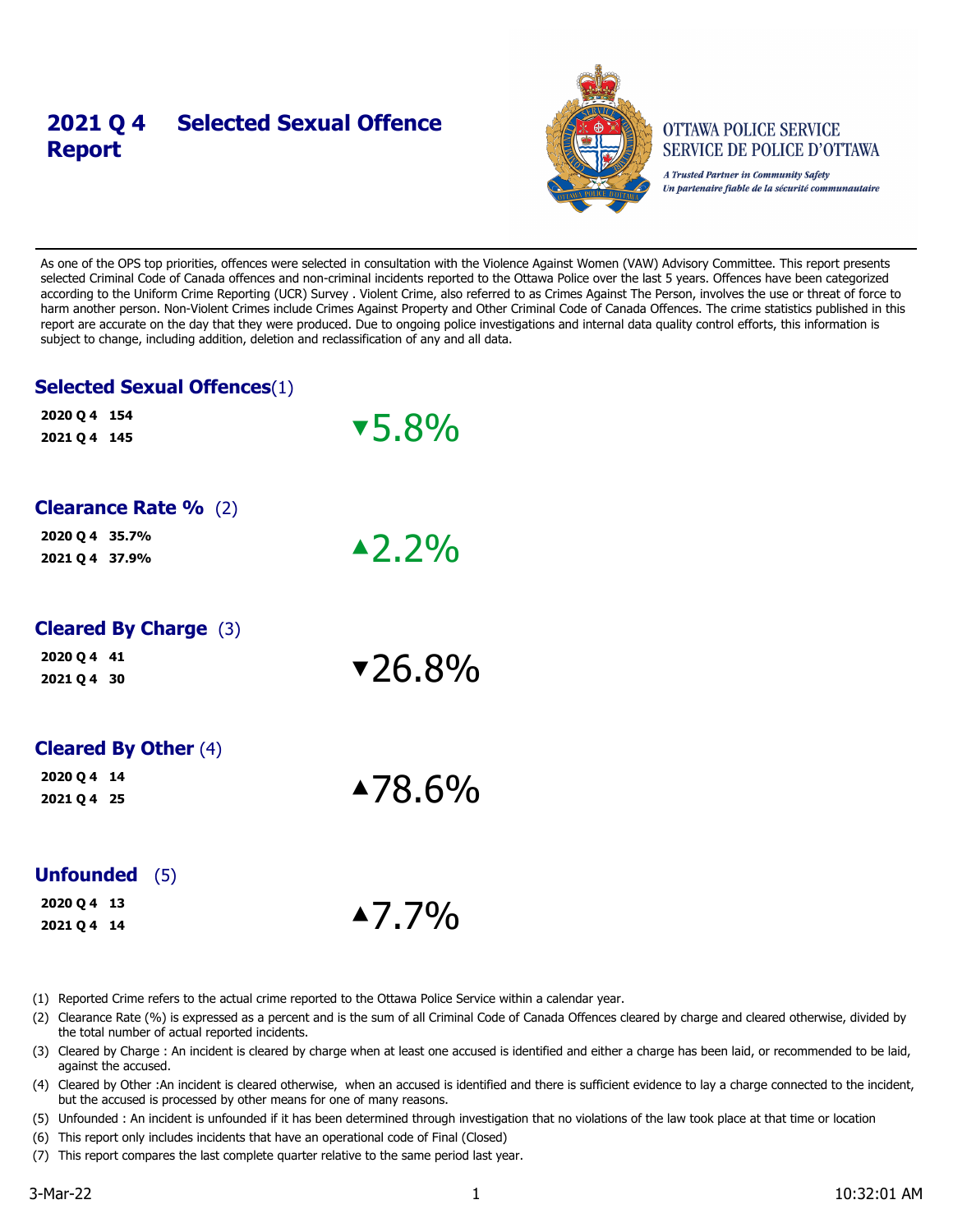# **2021 Q 4 Selected Sexual Offence Report**



#### OTTAWA POLICE SERVICE SERVICE DE POLICE D'OTTAWA

A Trusted Partner in Community Safety Un partenaire fiable de la sécurité communautaire

## **Crimes Against The Person**

|                                                             |                         |                         | 2020 Q 4               |                    |                |                |                         |                         |                    |                |                   |                         |
|-------------------------------------------------------------|-------------------------|-------------------------|------------------------|--------------------|----------------|----------------|-------------------------|-------------------------|--------------------|----------------|-------------------|-------------------------|
| <b>Offence</b>                                              | Actual                  | Cleared<br>By<br>Charge | Cleared<br>By<br>Other | Unfounded<br>Count | Clearance<br>% | Actual         | Cleared<br>By<br>Charge | Cleared<br>By<br>Other  | Unfounded<br>Count | Clearance<br>℅ | 5-Year<br>Average | Change<br>$\frac{0}{0}$ |
| <b>SEX ASSAULT</b><br><b>AGGRAVATED</b><br>$(1310-0)$       | 0                       | 0                       | $\mathbf 0$            | 0                  | 0.0%           | 0              | $\Omega$                | $\mathbf 0$             | 0                  | 0.0%           | 0.6               | 0.0%                    |
| <b>SEX ASSAULT</b><br><b>AGGRAVATED</b><br>PARTNER (1310-5) | $\mathbf{1}$            | $\mathbf{1}$            | 0                      | 0                  | 100.0%         | 0              | $\mathbf 0$             | $\mathbf 0$             | 0                  | 0.0%           | 0.4               | $-100.0%$               |
| <b>SEX ASSAULT</b><br><b>WEAPON/BH</b><br>$(1320-0)$        | $\mathbf{1}$            | $\mathbf{1}$            | $\mathbf 0$            | $\mathbf{1}$       | 100.0%         | $\mathbf{1}$   | $\mathbf{1}$            | $\pmb{0}$               | 0                  | 100.0%         | 1.8               | 0.0%                    |
| <b>SEX ASSAULT</b><br><b>WEAPON/BH</b><br>PARTNER (1320-5)  | 0                       | 0                       | 0                      | 0                  | 0.0%           | $\overline{c}$ | $\mathbf{1}$            | $\pmb{0}$               | 0                  | 50.0%          | 0.4               | 0.0%                    |
| <b>SEX ASSAULT</b><br>$(1330-0)$                            | 85                      | 19                      | 3                      | $\overline{7}$     | 25.9%          | 74             | 15                      | 16                      | 11                 | 41.9%          | 105.6             | $-12.9%$                |
| SEX ASSAULT UNDER<br>16 (1330-10)                           | 19                      | $\mathbf{1}$            | 4                      | 3                  | 26.3%          | 15             | $\overline{2}$          | $\overline{\mathbf{4}}$ | 3                  | 40.0%          | 19.0              | $-21.1%$                |
| <b>SEX ASSAULT</b><br>PARTNER (1330-5)                      | 17                      | 9                       | $\mathbf{1}$           | $\mathbf{1}$       | 58.8%          | 12             | $\overline{4}$          | $\mathbf{1}$            | 0                  | 41.7%          | 20.2              | $-29.4%$                |
| <b>SEXUAL</b><br><b>INTERFERENCE</b><br>$(1345-0)$          | 9                       | $\,6$                   | $\mathbf 0$            | $\mathbf{1}$       | 66.7%          | 6              | 5                       | $\mathbf 0$             | 0                  | 83.3%          | 10.8              | $-33.3%$                |
| <b>INVITATION SEXUAL</b><br>TOUCHING <16<br>$(1350-0)$      | 0                       | 0                       | $\mathbf{1}$           | 0                  | 0.0%           | $\overline{c}$ | $\mathbf 0$             | $\pmb{0}$               | 0                  | 0.0%           | 1.0               | 0.0%                    |
| <b>SEXUAL</b><br><b>EXPLOITATION</b><br>16-18 YRS (1355-0)  | 0                       | $\mathbf{1}$            | $\mathbf 0$            | 0                  | 0.0%           | 3              | $\mathbf{1}$            | $\pmb{0}$               | 0                  | 33.3%          | 1.6               | 0.0%                    |
| SEXUAL EXPLOIT-<br>PERS DISABILITY<br>$(1356-0)$            | 0                       | $\mathbf 0$             | $\mathbf{0}$           | $\mathbf 0$        | 0.0%           | $\mathbf 0$    | $\mathbf 0$             | $\mathbf 0$             | 0                  | 0.0%           | 0.2               | 0.0%                    |
| SEX ASSAULT<br>INCEST (1360-0)                              | 0                       | 0                       | 0                      | 0                  | 0.0%           | $\pmb{0}$      | $\mathbf 0$             | $\pmb{0}$               | 0                  | 0.0%           | 0.2               | 0.0%                    |
| CHILD CORRUPTING<br>MORALS (1365-0)                         | $\mathbf{1}$            | 0                       | $\mathbf 0$            | 0                  | 0.0%           | $\mathbf 0$    | $\mathbf 0$             | $\mathbf 0$             | 0                  | 0.0%           | 0.4               | $-100.0%$               |
| CHILD SEX EXPLICIT<br>MATERIAL (1367-0)                     | $\overline{\mathbf{c}}$ | $\mathbf{1}$            | 0                      | 0                  | 50.0%          | 2              | $\mathbf 0$             | $\mathbf 0$             | 0                  | 0.0%           | 2.0               | 0.0%                    |
| <b>PROST</b><br>PARENT/GUARD<br>PROCURE (1368-0)            | $\Omega$                | 0                       | $\mathbf 0$            | 0                  | 0.0%           | $\pmb{0}$      | $\Omega$                | $\pmb{0}$               | 0                  | 0.0%           | 0.0               | 0.0%                    |
| <b>PROST</b><br><b>HOUSEHOLDER</b><br>PERMIT SEX            | 0                       | $\mathbf 0$             | $\mathbf 0$            | $\mathbf 0$        | 0.0%           | $\mathbf 0$    | $\mathbf 0$             | $\mathbf 0$             | 0                  | 0.0%           | 0.0               | 0.0%                    |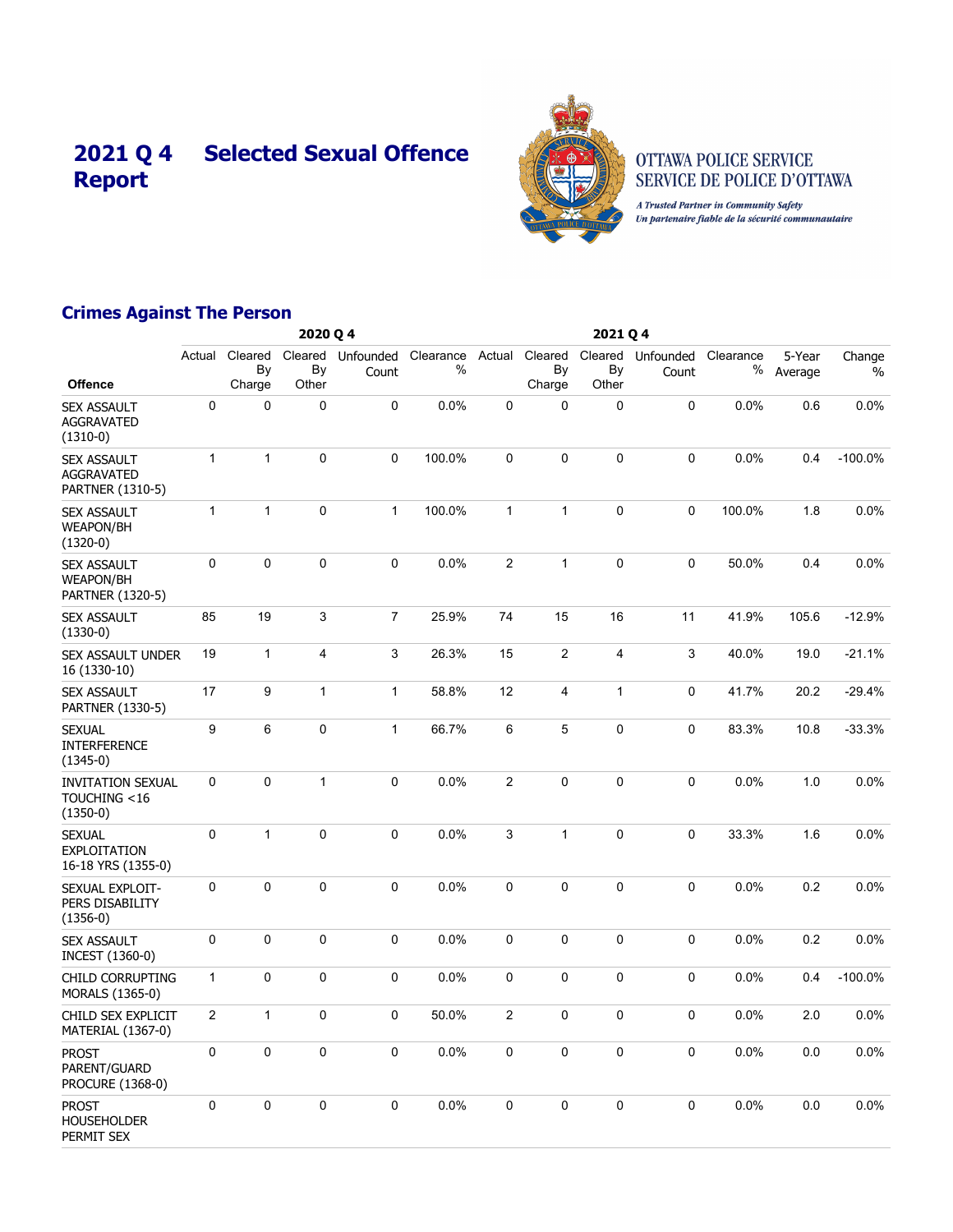## **Crimes Against The Person**

|                                                             |              |                         | 2020 Q 4               |                    |                   |        |                         |                        |                    |                |                   |                |
|-------------------------------------------------------------|--------------|-------------------------|------------------------|--------------------|-------------------|--------|-------------------------|------------------------|--------------------|----------------|-------------------|----------------|
| <b>Offence</b>                                              | Actual       | Cleared<br>By<br>Charge | Cleared<br>By<br>Other | Unfounded<br>Count | Clearance<br>$\%$ | Actual | Cleared<br>By<br>Charge | Cleared<br>By<br>Other | Unfounded<br>Count | Clearance<br>% | 5-Year<br>Average | Change<br>$\%$ |
| $(1369-0)$                                                  |              |                         |                        |                    |                   |        |                         |                        |                    |                |                   |                |
| CHILD LURING VIA<br><b>COMPUTER (1370-0)</b>                | $\mathbf{1}$ | $\mathbf 0$             | $\Omega$               | 0                  | 0.0%              | 11     | 0                       | 0                      | $\Omega$           | 0.0%           | 3.4               | 1,000.0%       |
| SEX OFF AG/CHILD<br>AGREE-ARRANGE<br>$(1371-0)$             | $\Omega$     | 0                       | $\Omega$               | 0                  | 0.0%              | 0      | 0                       | 0                      | $\Omega$           | 0.0%           | 0.2               | 0.0%           |
| <b>SEX ASSAULT ANAL</b><br><b>INTERCOURSE</b><br>$(1375-0)$ | 0            | 0                       | $\mathbf 0$            | 0                  | 0.0%              | 0      | 0                       | $\mathbf 0$            | $\mathbf 0$        | 0.0%           | 0.6               | 0.0%           |
| <b>SEX ASSAULT</b><br>BESTIALITY (1380-0)                   | $\Omega$     | $\mathbf 0$             | $\mathbf 0$            | 0                  | 0.0%              | 0      | 0                       | 0                      | 0                  | 0.0%           | 0.0               | 0.0%           |
| <b>SEX ASSAULT</b><br><b>BESTIALITY CHILD</b><br>$(1381-0)$ | 0            | $\mathbf 0$             | $\mathbf 0$            | 0                  | 0.0%              | 0      | 0                       | 0                      | 0                  | 0.0%           | 0.0               | $0.0\%$        |
| VOYEURISM (1385-0)                                          | 5            | $\mathbf{1}$            | $\overline{2}$         | 0                  | 60.0%             | 3      | 0                       | 1                      | 0                  | 33.3%          | 5.4               | $-40.0%$       |
| <b>NON CONSENT</b><br><b>DISTRIBUTION</b><br>IMAGE (1390-0) | 13           | $\mathbf{1}$            | 3                      | 0                  | 30.8%             | 14     | 1                       | 3                      | $\Omega$           | 28.6%          | 14.6              | 7.7%           |
| <b>Total</b>                                                | 154          | 41                      | 14                     | 13                 | 35.7%             | 145    | 30                      | 25                     | 14                 | 37.9%          | 188.4             | $-5.8%$        |

## **Other Federal Statute Violations**

| <b>Offence</b>                                                | 2020 04 |                         |                        |                    |                          |   | 2021 04                 |                        |                    |           |           |                    |
|---------------------------------------------------------------|---------|-------------------------|------------------------|--------------------|--------------------------|---|-------------------------|------------------------|--------------------|-----------|-----------|--------------------|
|                                                               | Actual  | Cleared<br>Bv<br>Charge | Cleared<br>By<br>Other | Unfounded<br>Count | Clearance Actual<br>$\%$ |   | Cleared<br>Bv<br>Charge | Cleared<br>By<br>Other | Unfounded<br>Count | Clearance | % Average | 5-Year Change<br>% |
| <b>HUMAN TRAFFICK</b><br><b>IMM/REFUGEE ACT</b><br>$(6510-0)$ |         |                         |                        |                    | $0.0\%$                  | 0 |                         |                        |                    | $0.0\%$   | 0.0       | $0.0\%$            |

#### **Internal OPS Codes**

|                                                             |        |                         | 2020 Q 4               |                    |                   | 2021 Q 4 |                         |                        |                    |                |                   |                |
|-------------------------------------------------------------|--------|-------------------------|------------------------|--------------------|-------------------|----------|-------------------------|------------------------|--------------------|----------------|-------------------|----------------|
| <b>Offence</b>                                              | Actual | Cleared<br>By<br>Charge | Cleared<br>By<br>Other | Unfounded<br>Count | Clearance<br>$\%$ | Actual   | Cleared<br>By<br>Charge | Cleared<br>By<br>Other | Unfounded<br>Count | Clearance<br>% | 5-Year<br>Average | Change<br>$\%$ |
| <b>CUSTODY</b><br><b>COMPLAINT (NON-</b><br>CHILD) (8770-0) | 0      | 0                       | 0                      | 0                  | 0.0%              | 1        | 0                       | 1                      | 0                  | 100.0%         | 0.2               | 0.0%           |
| <b>CUSTODY CHILD</b><br>COMPLAINT N/C<br>$(8770-1)$         | 80     | $\mathbf 0$             | 79                     | 0                  | 98.8%             | 57       | 0                       | 57                     | $\mathbf 0$        | 100.0%         | 61.4              | $-28.8%$       |
| <b>FAMILY COURT</b><br>ORDER (8780-1)                       | 8      | $\mathbf 0$             | 8                      | 0                  | 100.0%            | 18       | 0                       | 18                     | $\mathbf 0$        | 100.0%         | 13.4              | 125.0%         |
| <b>INFORMATION</b><br>(GENERAL) PARTNER<br>$(8620-5)$       | 141    | 0                       | 142                    | 0                  | 100.7%            | 177      | 0                       | 183                    | 0                  | 103.4%         | 135.4             | 25.5%          |
| <b>DISPUTE PARTNER</b><br>(NO CHARGES)<br>$(8780-0)$        | 759    | $\overline{c}$          | 766                    | 0                  | 101.2%            | 800      | 0                       | 810                    | $\mathbf 0$        | 101.3%         | 746.8             | 5.4%           |
| Total                                                       | 988    | $\mathbf{2}$            | 995                    | 0                  | 100.9%            | 1,053    | 0                       | 1,069                  | 0                  | 101.5%         | 957.2             | 6.6%           |
|                                                             |        |                         |                        |                    |                   |          |                         |                        |                    |                |                   |                |

Last Complete Quarter : When this option is selected, report runs data for the last complete quarter and compares the numbers to the same period